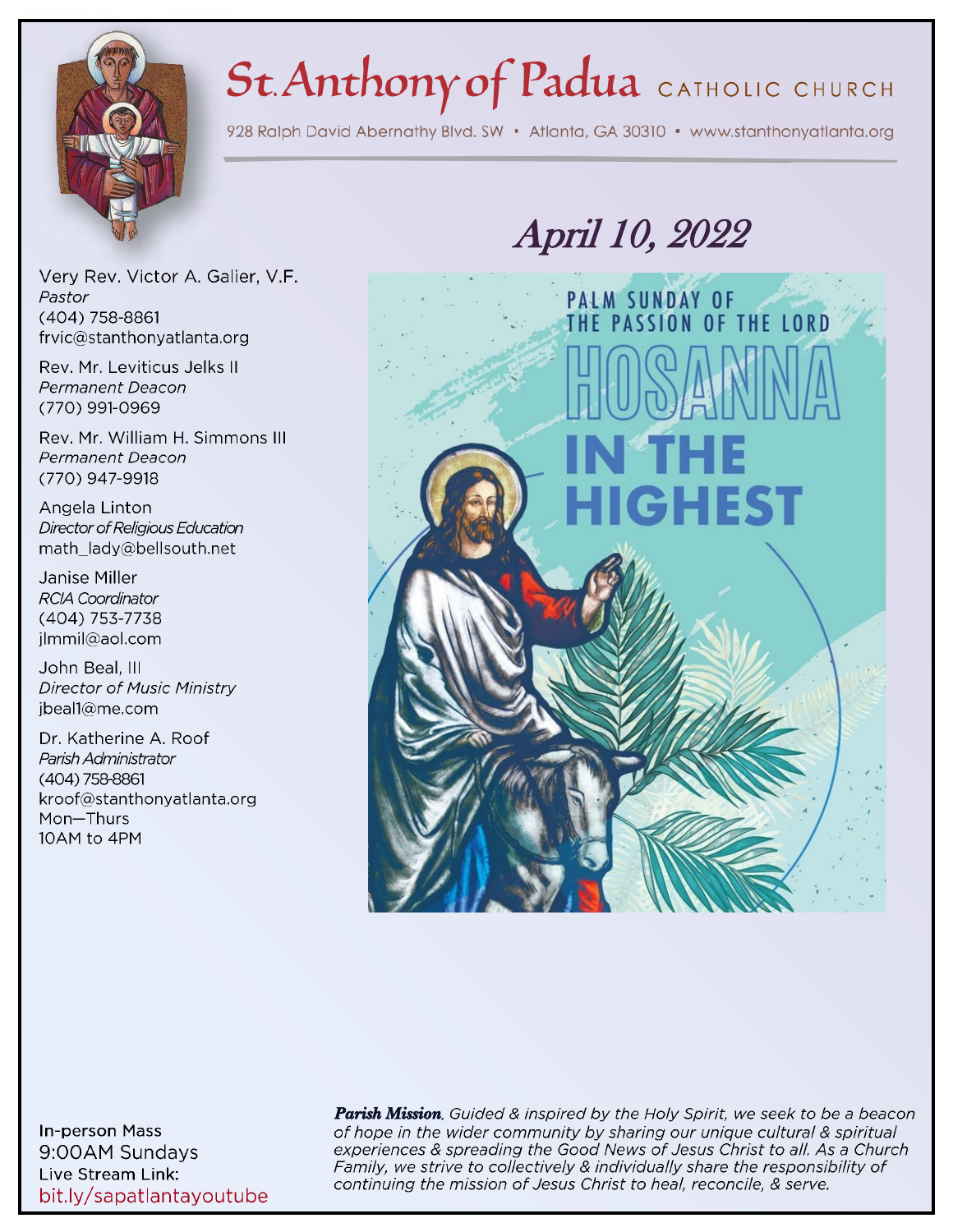**Remember in Prayer**<br>Father of goodness & love, hear our prayers for the sick, **Stewardship of Treasure** housebound, & departed members of our community & for all who are in need. May the fullness of your will be done in their lives. We ask this through Our Lord. AMEN.

Christine Belcher Edith C. Bentley Ingrid Berry Catherine Binns Tahlia Bostic Msgr. Ed Branch Marzine Bristow Sr. **Emarie Browning** Agnes Carter Charles D. Carter Diane Dalton Gloria Edwards Linnie Francis John & Patricia Guice Journee A. Guice Easton Hairston Carla Neal-Haley Melba Hill-Paschal

Maurice & Domonica Hilt Eartha L. Jackson Alvin Johnson Everett Johnson Shirley R. Kelley Simeon Kelley Len & Julie Lacour Eunice Lecount Michael Malcolm Merrine McDonald Romaine Miller Mildred Morrison Belinda Pederoso Sabrina Polote Natalie Miles Reed Kathryn Rivers Louise Robinson

Taralyn Ruff Sheila Russel Jacqueline Simpson Destiny Strider Pauline Washington Margaret Wilkerson Teresa Williams

## *Mass Intentions*

Apr 10 8:30 AM: The People of the Parish Apr 17 9:00 AM: The People of the Parish

# **The Pope's April Prayer Intention**

We pray for health care works who serve the sick and the elderly, especially in the poorest countries; may they be adequately supported by governments and local communities

## *Archdiocesan Anno[uncements](https://archatl.com/ministries-services/black-catholic-ministry/parish-connection-connected-newsletter/)*

**Black Catholic Ministry. Connected Newsletter** Eucharistic Congress.. Mar Newsletter Evangelization & Discipleship. Mar Newsletter Faith in Formation. Jan Newsletter Fortunate & Faithful Families. LGBTQ+ Info here Justice & Peace Ministries. Mar Newsletter Marriage Today. Jan Newsletter Respect Life. Apr Newsletter Youth Ministry. Dec Newsletter

- Aquinas Center. 4/21 Catherine of Siena Lecture w Sr. Delio, OSF. 5/5 Catholic-Orthodox Initiative Neighbor Community Event w IHM & the Greek Orthodox Cathedral of the Annunciation
- Building Your Marriage Before It Starts Workshop. Four dates to choose from: 4/2; 8/27; 10/29. Contact Kelly Angelo at 404-252-4513 ext 221.
- High schoolers & Young Adults wanted for quarterly features & e-newsletters to The Georgia Bulletin. Contact Sam Smith ssmith@georgiabulletin.org.
- St. Thomas Aquinas free video series explaining the deeper meaning of Mass & its components. A great refresher for Catholics & teaching aid for RCIA.
- Synod 2021 2023 Survey. The Archdiocese has created a survey to get information from everyone about what 'journeying together' means. It asks questions about your experience as a Catholic & your hopes for how the Church can improve.
- Safe Environment. Local & national resources to help keep our parishes, schools, homes, & communities safe. 24-hr hotline: 888-437-076.





@stanthonyatl

Thank you for sharing your gifts from God. Anril 3

|                    | $\sim$ $\sim$ |
|--------------------|---------------|
| Offertorv          | \$6,110       |
| Capital Campaign   | \$4,173       |
| Annual Appeal 2022 | \$2,812       |

# *Upcoming 2nd Collections*

- 4/10: Holy Land—Is "not only for the Holy Places but above all for those pastoral, charitable, educational, & social works which the Church supports in the Holy Land for the welfare of their Christian brethren & of the local communities." (Paul VI, 1974)
- 4/17: Archdiocesan Seminarians—Supports the training & formation of our 46 seminarians as they study, discern, & prepare to become future priests of our Archdiocese.
- 4/24: Catholic Home Mission—Helps dioceses in the U.S., its territories, & former territories without outside help to provide basic pastoral services (Mass, sacraments, religious training, ministry training). 40% of dioceses in the U.S. & territories are "Home Mission Dioceses."

# *Other Information*

Online Giving. Contribute securely to Offertory, Capital Campaign, & 2nd Collections online at bit.ly/ stanthonyonlinegiving. The online



giving system was upgraded. recently Please be aware that you may need to create a new account. Try resetting your password first. The upgraded system now allows for gifts to multiple funds in a single transaction & the ability to use Google pay. More benefits of the new system will be communicated in the coming months.

- Workplace Giving. If your employer offers charitable giving opportunities, consider a gift to the parish. Some companies offer payroll giving, matched giving, peer matching, grants, & more. Let the office know if the church needs to register for you to participate.
- *Amazon Smile.* Instead of shopping at Amazon.com; make the switch to Smile! Select St. Anthony of Padua Catholic Church, Atlanta Inc as your charity of choice. The parish gets 0.5% of eligible purchase price as a donation from Amazon Smile.
- Catholic Foundation of North GA. Consider naming the parish endowment fund as a beneficiary of your 401K or retirement account. Request a form from your plan provider. Contact Juliet Greco (jgreco@cfnga.org) at the Catholic Foundation.  $404-$ 497-9440

Contact Information Changes. Notify the office if you have name, address, phone, or email changes.

*Envelopes..* Notify the office to start, stop, or pause receiving packages of giving envelopes in the mail.

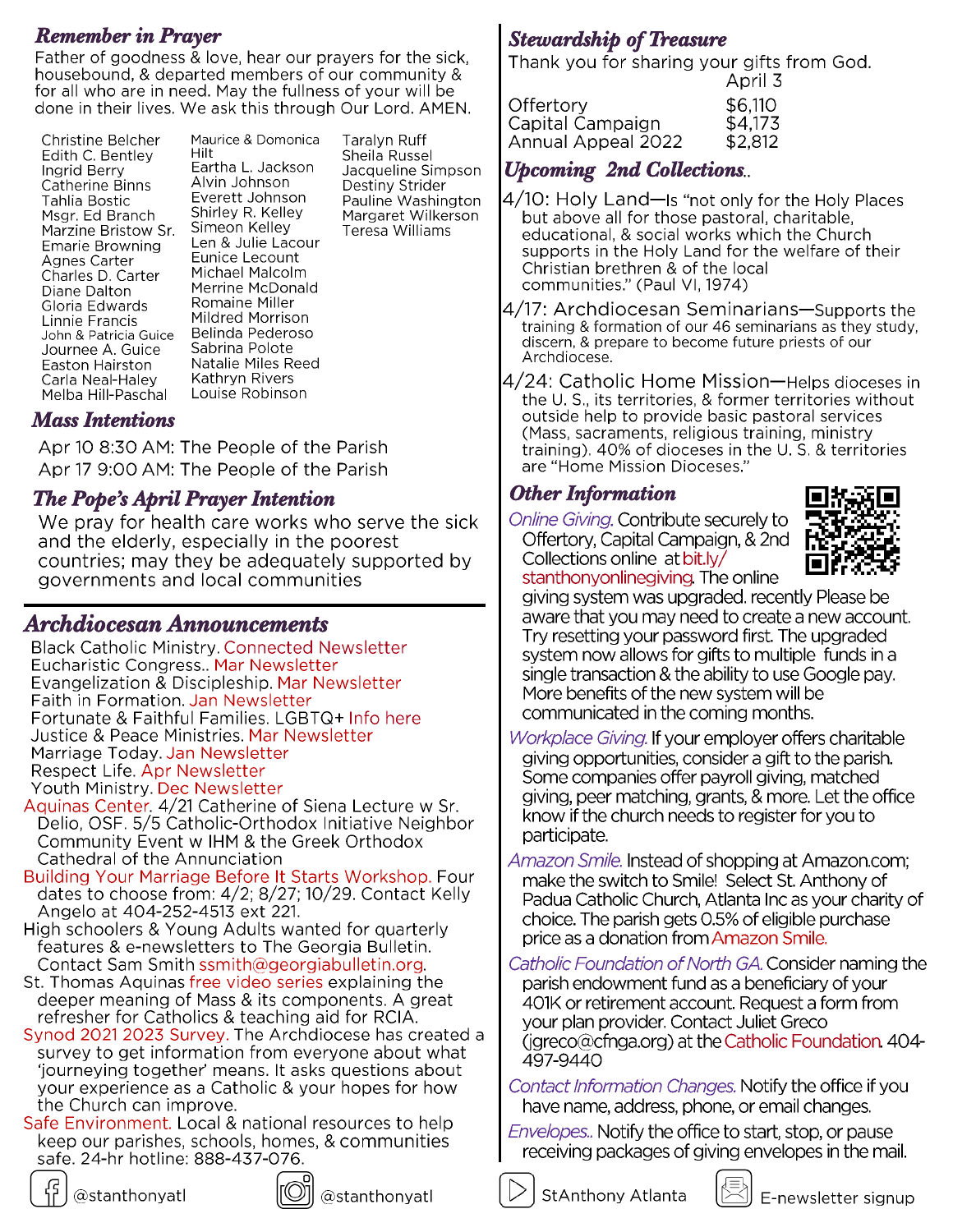# *Parish Announcements*

### Catechesis

In person Religious Education classes will next meet Sunday 5/1, 10:15am at the Lyke Center. First Communion will be held Sun 5/22. **CCW** 

Women's Day will be celebrated 5/8. Please join us at 9:00am Mass. Wear white with a hint of yellow. Special guest speaker, Sister Patsy Guyton, will share a talk titled, "We've Come this Far by Faith." Donations appreciated. Women's Day choir rehearsal is Wed 4/27 & Wed 5/4 at 7:30pm.

### Centering Praver

Wed 6:15 PM Zoom gathering led by Tonju Francois & Sat 9:30 AM Zoom gathering led by Leslie Geer. Find healing, light & love together praying in the ancient tradition. Learn more about Centering Prayer.

### Delta Sigma Theta Sorority, Inc.

The parish members of Delta Sigma Theta Sorority, Inc. are accepting applications for this year's college-bound, high-school senior scholarship. Applications are on the parish website or from Ms. McCord-Estes at armcestes@bellsouth.net. Deadline 5/1.

### **Health Ministry**

Order 5 free testing kits to be shipped to your household at covidtests.gov. As of 1/15 insurance companies are required to reimburse you for up to 8 at-home tests per month.

*Restorative Justice in the Legal System Webinar 5/12* Against the Death Penalty invite you to join us on Thursday, 5/12, at 12:30 p.m. for Restorative Justice in the Criminal Legal System. This lunch hour webinar will look at Catholic social doctrine & restorative justice, as well as the impact restorative approaches can have in our criminal legal system. We are pleased to welcome our speakers, Caitlin Morneau, director of Restorative Justice for Catholic Mobilizing Network, & Dr. Elizabeth Beck, professor in the School of Social Work at Georgia State University's Andrew Young School of Policy Studies. Registration: http://tiny.cc/rjaoa. Questions or info: Jayna Hoffacker, jhoffacker@archatl.com.

### *St. Bernadette Relic Tour 5/1***—***5/4*

Holy Spirit Catholic Church (Atlanta). 5/1 8pm Candlelight procession. 5/3 6pm Mass with anointing of the sick with Bishop Konzen. For veneration times & other info: www.hsccatl.com/lourdes

**Laudato Si' Green Mass 5/17**<br>The Archdiocese continues the synodal process by celebrating the work to care for creation & come together to understand the ways in which we can answer the cry of the earth & the cry of the poor. Come together for Mass 5/17 6pm at St. John Neumann Catholic Church (Lilburn). Bishop Konzen will celebrate. **Reception following.** 

### **Homeless Ministry**

Help make plastic sleeping mats out of grocery bags. Collect bags to make "plarn" (plastic yarn balls). Google "how to make plarn" to find youtube tutorials. If you crochet or knit your skills are also welcome. Contact Angela Linton. **KPC/KPCLA** 

Support the National Scholarship Program by entering the online raffles for cash prizes. Drawings held 7/18

#### **Rosary Prayer**

Join in praying the Rosary Sunday 4/3 at noon. Call-in phone#: 530-881-1212. Passcode: 317 501 009. Led by KPC/KPCLA. All are welcome!

#### **Share Special Days**

If you have an upcoming Birthday, Anniversary, milestone, or cause for celebration please use this form so that it can be announced at Mass bit.ly/2YHDMbT.

### Young Adult Ministry

YAM leads a 20-min virtual Stations of the Cross devotion on our youtube channel.

Jesus cried out in a loud voice, "Father, into your hands I command my spirit"; and when he had said this he breathed his last. (Lk 23:46)

*50/60 Marriage Anniversary Mass*  married in 1972 & 1962 with an invitation to a Golden/ Diamond Wedding Anniversary Mass on Saturday, August 13, at noon at Saint Brigid Catholic Church. A light reception will follow the Mass for the anniversary couples & their families. Space is limited. RSVP at http:// tiny.cc/anniversarymass & for additional info.